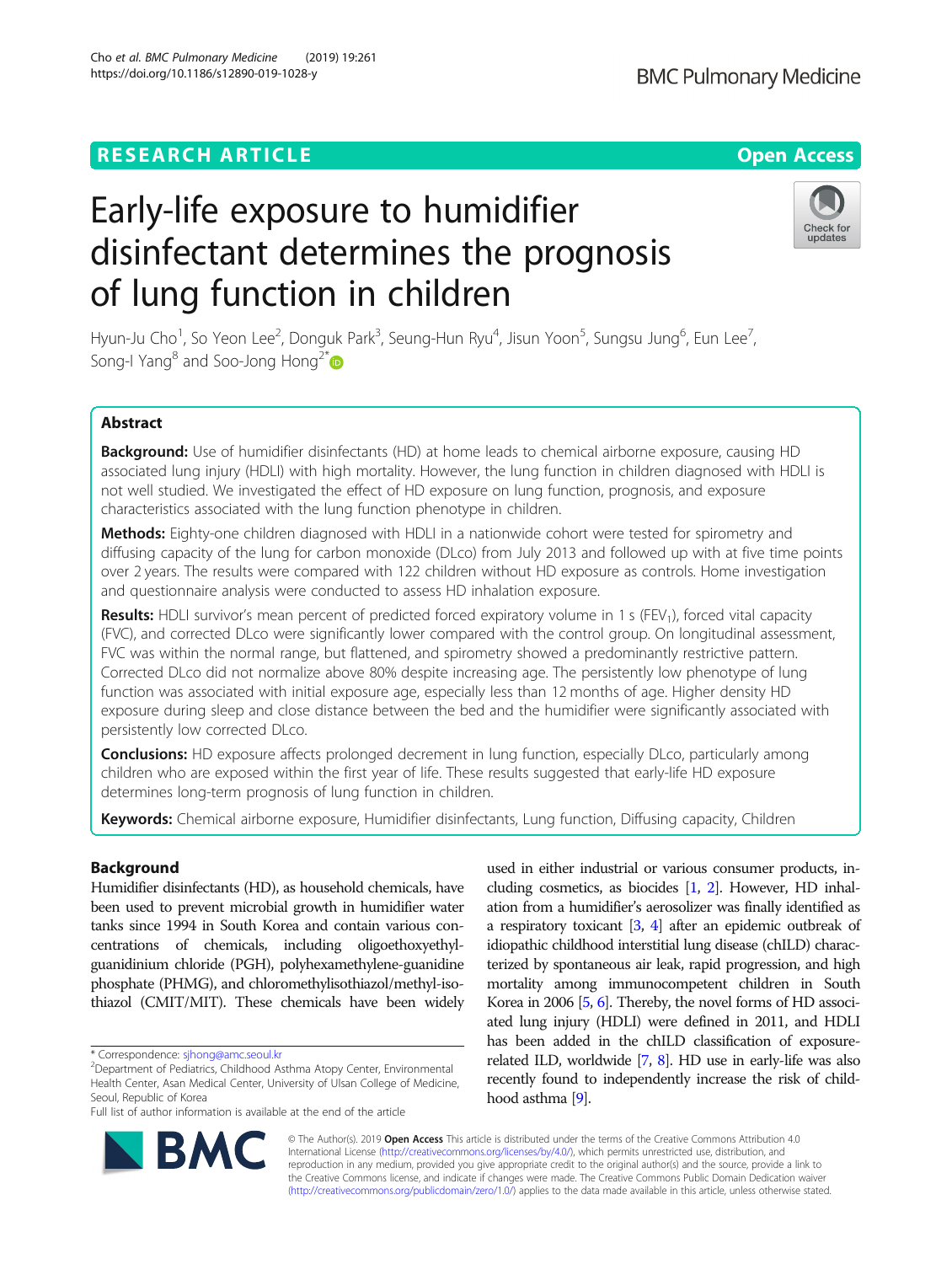Many chemical airborne exposures are associated with a decrement in lung function in adults, including in cases of large man-made disasters, such as the 1984 Bhopal Union Carbide methyl isocyanate gas release, the 2005 chlorine gas release from the Graniteville train accident, and current 2006 epidemic HD exposure (Additional file [1:](#page-8-0) Table S1). HD inhalation causing HDLI has been found to be characterized by restrictive lung defect in adults [\[10,](#page-9-0) [11](#page-9-0)]. Despite the associations observed in HDLI adults, the potential effects and the long-term consequences of HDLI children on lung function have not been explored, although children's lungs are more susceptible to airborne exposures than those of adults [[12,](#page-9-0) [13\]](#page-9-0). Even in case of the other chemical-related fatalities, no study on lung function in children has been reported. This continues to be a significant public health issue because there is no reference on chemical-related health crises of children, although thousands of toxic chemicals are used worldwide. Therefore, the characteristics of lung function and the presence of associated risk factors after HD inhalation are important in determining whether lung function can improve in the future in HDLI children. Furthermore, most studies in adults about chemical inhalants have been quantified by spirometric indexes, whereas less is known about diffusing capacity of the lung for carbon monoxide (DLco), which is important to evaluate the alteration of small airways after chemical exposure. Study of changes in DLco over time is useful to follow the course of disease [[14](#page-9-0)].

Therefore, we investigated the effect of inhalation exposure to HD on lung function using both spirometry and DLco. In addition, we studied the long-term prognosis during childhood, which suggested the lung function phenotype and exposure characteristics associated with the phenotype.

#### Methods

#### Study design and participants **HDLI** survivors

The Korean Government completed the third round of investigation from July 2013 to August 2016 in individuals with lung disease presumed to be related to HD exposure. Complete medical records, including demographics, laboratory findings, chest radiographs, and computed tomography scans and/or biopsy were collected. A Lung Injury Investigation Committee was formed by pulmonologists, radiologists, and pathologists to confirm the diagnosis of HDLI on the basis of clinical, radiological, and pathological findings and HD exposure assessment. Pulmonologists, radiologists, and pathologists then independently assessed the records of each case for relevant features based on diagnostic criteria and classified the features in each area into definite, probable, possible, or unlikely groups [[15\]](#page-9-0). Thus, independent assessments of clinical features, radiographic findings, and pathology were combined to obtain an overall assessment for each case. Subsequently, the class of HDLI (definite, probable, possible, or unlikely) was determined. This study analyzed subjects with definite or probable diagnoses of HDLI. The subjects were prospectively followed in a nationwide cohort study and underwent spirometry and DLco. We excluded pulmonary function test (PFT) results that were repeated less than 3 months after the examination.

To compare the PFT between HDLI survivors and healthy Korean children, children as controls were recruited from the outpatients of Asan Medical Center from June 2016 through March 2018. All subjects were born at full term and had no history of exposure to HD. Subjects had no other diseases known to influence the respiratory system, either directly or indirectly.

#### Pulmonary function testing

Spirometry and DLco were performed using Vmax229D instrument (SensorMedics, Yorba Linda, CA, USA) according to the American Thoracic Society (ATS)/European Respiratory Society (ERS) recommendations and extrapolated to ages over 7 years [\[14](#page-9-0), [16\]](#page-9-0). Reference equations from a study by Morris et al. were used for spirometric parameters and from Polgar et al. for DLco [[17\]](#page-9-0). We considered a percent predicted forced vital capacity (FVC) less than 80% to be abnormal [\[18](#page-9-0)]. Patterns of spirometry abnormality were defined as follows: normal  $[FEV<sub>1</sub>/FVC \geq lower$  limit of normal (LLN) and  $FVC \geq LLN$ , restrictive,  $(FEV_1/FVC > LLN$  and  $FVC <$ LLN), obstructive  $(FEV_1/FVC < LLN$ ,  $FVC > LLN$  and  $FEV_1$  < LLN), and mixed  $(FEV_1/FVC < LLN$  and  $FVC <$ LLN) [\[19](#page-9-0)]. Corrected DLco (adjusted for Hb, as recommended by the ATS/ERS [\[14](#page-9-0)]) less than 80% was defined as a significant diffusion defect [\[20](#page-9-0)–[22\]](#page-9-0). The severity of the corrected DLco of 60 to 80%, 40 to 60%, and less than 40% were classified as mild, moderate, and severe abnormalities, respectively [[22](#page-9-0)].

#### Exposure assessment to humidifier disinfectant

The methods used for investigating use characteristics of HD based on personal interviews and home investigations have been described in Text S1 ("exposure assessment to HD"). These systematic and transparent exposure assessment approaches used to estimate the probability, frequency, and intensity of exposure to HD have been used in many published epidemiologic analyses to examine the association between HD exposure and clinically diagnosed lung disease [[15,](#page-9-0) [23](#page-9-0)].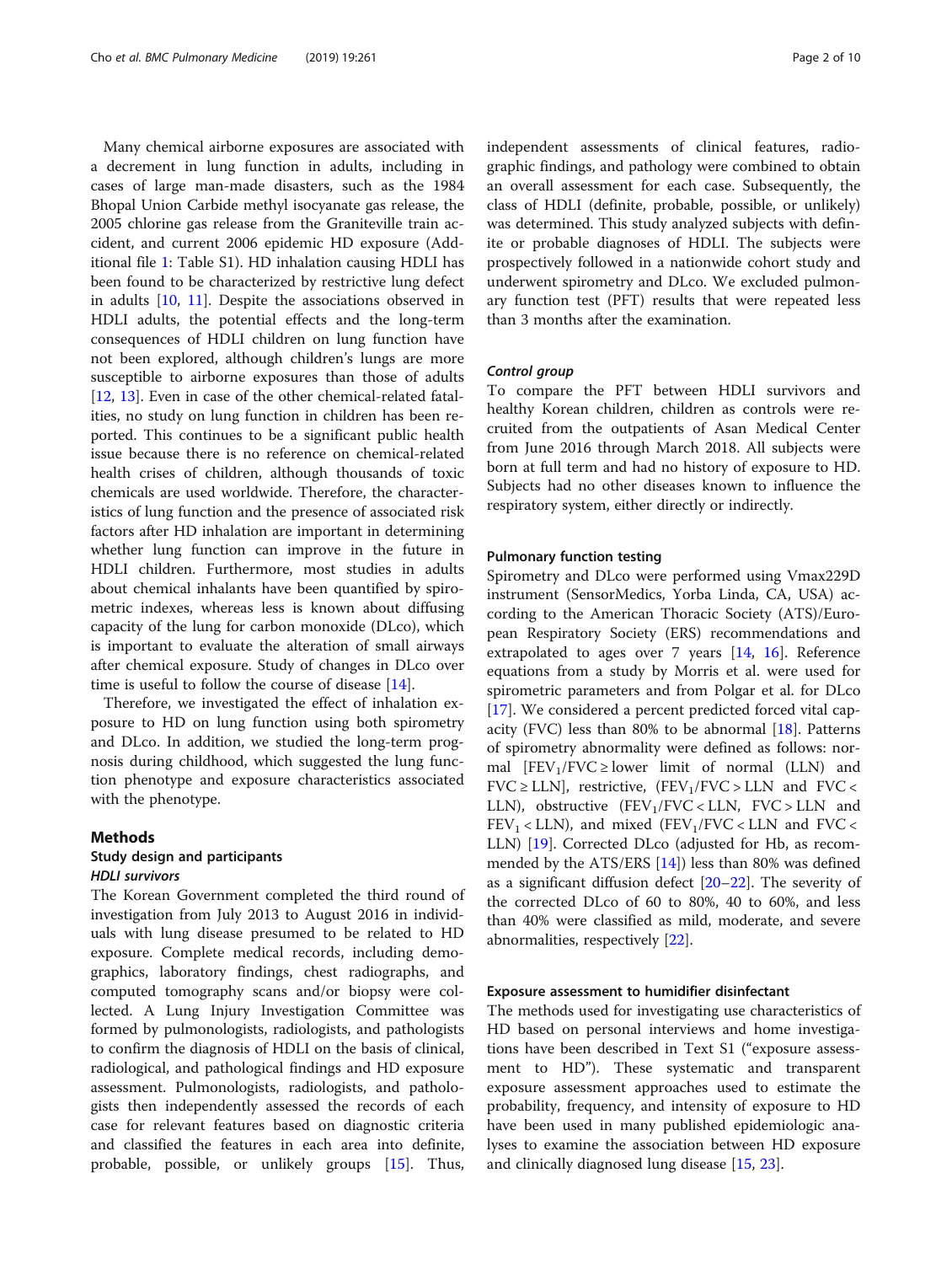#### Statistical analysis

Lung function outcomes were expressed as means with standard errors of the estimated mean (SE). The Chisquare or Student t-test was used to determine group differences on variables, as appropriate. Associations between initial exposure age and lung function were analyzed with the Cox proportional hazard regression model adjusting for height and weight at PFT performance, HD strands, and total months of HD use and were reported as hazard ratios (HR) with 95% confidence intervals (CI). Analyses were performed using SPSS, version 24.0 (SPSS Inc., Chicago, IL, USA). Figures were generated using GraphPad Prism 5.0 (Graphpad, San Diego, CA, USA).  $P < 0.05$  was considered as statistically significant.

#### Results

#### Follow-up and demographics of the study subjects

Additional file [2:](#page-8-0) Figure S1 depicts the progression of participation in the Korean government survey. Final criteria were met by 81 HDLI survivors and 122 controls. Furthermore, 81 HDLI survivors were followed up in five time points with a mean interval of 7.2 months for spirometry and 6.1 months for DLco over approximately 2 years. Table 1 summarizes the study population characteristics, and no discernable demographic differences were observed between HDLI survivors and controls.

#### Comparison of pulmonary function test results: HDLI survivors vs. control subjects

HDLI survivors had a significantly reduced mean percent of predicted FVC, FEV<sub>1</sub>, DLco, and corrected DLco compared with controls in both sexes of children aged over 7 years (Table [2,](#page-3-0) total group). To determine the acceptable age to apply the normal criteria for corrected

|  |  |  |  | Table 1 Demographics of study population |
|--|--|--|--|------------------------------------------|
|--|--|--|--|------------------------------------------|

DLco (> 80%) in children, as less than 80% of corrected DLco was observed among girls over 7 years of age used a controls and since we had no reference in Asian children, we further analyzed the findings in children over 8 years and over 9 years of age (Table [2,](#page-3-0) subgroup). Controls of both sexes over 8 years of age showed a greater than 80% in corrected DLco, and the result was more pronounced in girls over 9 years of age. The age-related difference could be accounted for by the greater somatic size in boys than in girls [[24](#page-9-0)].

#### Longitudinal assessment of spirometry and DLco in HDLI survivors

In the long-term growth characteristics of HDLI survivors and control subjects, there was no apparent difference in the final growth in both spirometry and DLco assessment in Additional file [3](#page-8-0): Figure S2. The longitudinal assessment of lung function at the five time points in HDLI survivors compared with controls is shown in Fig. [1](#page-4-0). The mean percent of predicted FVC in HDLI survivors of both sexes was within the normal range during the follow-up. However, FVC were not more than 90% in both sexes (in detail, mean percent of predicted value of FVC was 87.4% at 1st, 86.3% at 2nd, 87.9% at 3rd, 85.6% at 4th, and 86.2% at the 5th follow-up in boys and 84.4% at 1st, 82.4% at 2nd, 83.1% at 3rd, 83.5% at 4th, and 81.7% at the 5th follow-up in girls) and significantly lower compared with the control group in both sexes. Corrected DLco was persistently reduced to less than 80% in both sexes without recovery in HDLI survivors (boys, 74.0% in 1st, 74.3% in 2nd, 76.8% in 3rd, 74.3% in 4th, and 75.5% in the 5th follow-up; girls, 68.3% in 1st, 70.3% in 2nd, 71.3% in 3rd, 70.5% in 4th, and 74.0% in the 5th follow-up), compared with controls, especially

|                               | HDLI survivors ( $n = 81$ ) | Control group ( $n = 122$ ) | $P-$<br>value |  |
|-------------------------------|-----------------------------|-----------------------------|---------------|--|
|                               | mean or n (SD or %)         | mean or n (SD or %)         |               |  |
| Age at spirometry (years)     | 8.6(2.2)                    | 8.7(1.8)                    | 0.744         |  |
| Age at DLco (years)           | 9.3(2.6)                    | 8.7(1.8)                    | 0.085         |  |
| Sex                           |                             |                             |               |  |
| Boy                           | 47 (58.0)                   | 81 (66.4)                   | 0.226         |  |
| Girl                          | 34 (42.0)                   | 41 (33.6)                   |               |  |
| Height (cm) at spirometry     | 133.5 (15.2)                | 133.7 (12.4)                | 0.925         |  |
| Weight (kg) at spirometry     | 32.6 (14.0)                 | 32.7 (11.5)                 | 0.952         |  |
| BMI ( $kg/m2$ ) at spirometry | 17.5(3.5)                   | 17.8(2.9)                   | 0.542         |  |
| Height (cm) at DLco           | 137.6 (16.1)                | 133.7 (12.4)                | 0.064         |  |
| Weight (kg) at DLco           | 35.9 (15.9)                 | 32.7 (11.5)                 | 0.123         |  |
| BMI ( $kg/m2$ ) at DLco       | 18.1(3.8)                   | 17.8(2.9)                   | 0.468         |  |

Data are presented as mean (standard deviation) or frequency (percentage) of subjects. P values for the comparison between HDLI survivors and controls calculated with the use of the Pearson chi-square test or the Student t test, as appropriate. HDLI, HD associated lung injury; N, number; SD, standard deviation; DLco, diffusing capacity of the lung for carbon monoxide; BMI, body mass index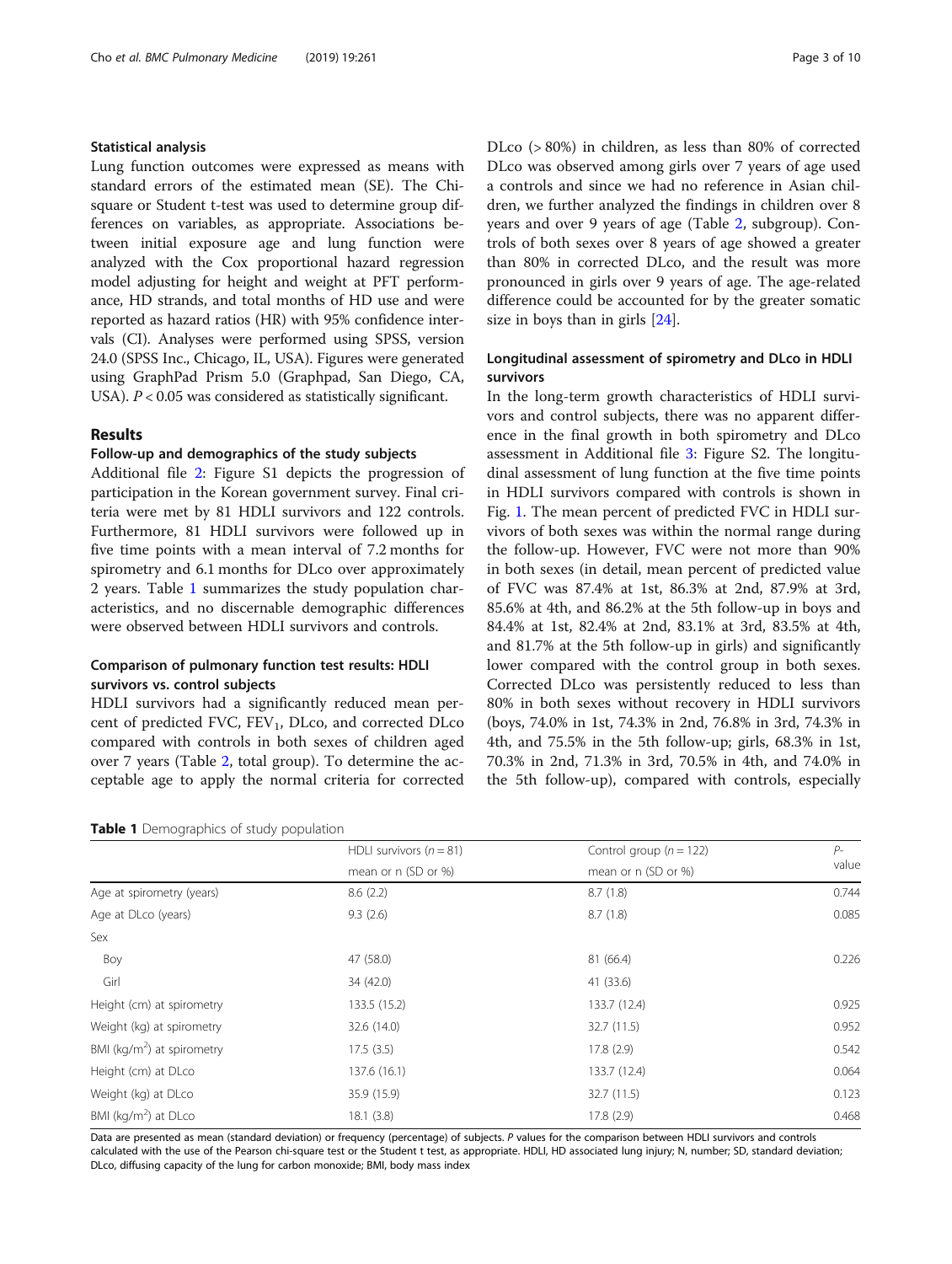<span id="page-3-0"></span>Table 2 Comparison of PFT in HDLI survivors vs. control subjects

|                       |    | <b>HDLI</b> survivors |    | Control group |         |
|-----------------------|----|-----------------------|----|---------------|---------|
|                       | n  | mean (SE)             | n  | mean (SE)     |         |
| A. Boy, Over 7 years  |    |                       |    |               |         |
| FVC (% of pred)       | 47 | 87.4 (2.2)            | 75 | 98.5 (1.2)    | < 0.001 |
| $FEV1$ (% of pred)    | 47 | 86.0 (2.0)            | 75 | 96.7 (1.3)    | < 0.001 |
| FEV <sub>1</sub> /FVC | 47 | 89.1 (0.7)            | 75 | 89.0 (0.5)    | 0.907   |
| cor. DLco (% of pred) | 47 | 74.0 (2.4)            | 81 | 87.1 (1.3)    | < 0.001 |
| Girl, above 7 years   |    |                       |    |               |         |
| FVC (% of pred)       | 34 | 84.4 (2.2)            | 39 | 94.1 (1.4)    | < 0.001 |
| $FEV1$ (% of pred)    | 34 | 82.4 (2.4)            | 39 | 93.5 (1.5)    | < 0.001 |
| FEV <sub>1</sub> /FVC | 34 | 90.4(1.1)             | 39 | 91.8 (0.6)    | 0.256   |
| cor. DLco (% of pred) | 34 | 68.3 (1.9)            | 41 | 78.2 (1.8)    | < 0.001 |
| B. Boy, above 8 years |    |                       |    |               |         |
| FVC (% of pred)       | 23 | 83.1 (3.4)            | 52 | 98.5 (1.5)    | < 0.001 |
| $FEV1$ (% of pred)    | 23 | 81.7(3.1)             | 52 | 95.9 (1.6)    | < 0.001 |
| FEV <sub>1</sub> /FVC | 23 | 89.7 (1.0)            | 52 | 88.6 (0.6)    | 0.308   |
| cor. DLco (% of pred) | 28 | 74.4 (3.5)            | 55 | 89.3 (1.5)    | < 0.001 |
| Girl, above 8 years   |    |                       |    |               |         |
| FVC (% of pred)       | 15 | 80.9(2.3)             | 27 | 92.1 (1.5)    | < 0.001 |
| $FEV1$ (% of pred)    | 15 | 77.3 (2.7)            | 27 | 90.4 (1.4)    | < 0.001 |
| FEV <sub>1</sub> /FVC | 15 | 89.8 (2.2)            | 27 | 91.5 (0.8)    | 0.465   |
| cor. DLco (% of pred) | 19 | 67.9(2.0)             | 29 | 80.8 (2.3)    | < 0.001 |
| C. Boy, above 9 years |    |                       |    |               |         |
| FVC (% of pred)       | 18 | 81.0(3.6)             | 31 | 98.1 (1.8)    | < 0.001 |
| $FEV1$ (% of pred)    | 18 | 79.3 (3.0)            | 31 | 95.1 (1.9)    | < 0.001 |
| FEV <sub>1</sub> /FVC | 18 | 89.7 (1.1)            | 31 | 88.5 (0.7)    | 0.390   |
| cor. DLco (% of pred) | 25 | 74.1 (3.4)            | 32 | 89.6 (2.3)    | < 0.001 |
| Girl, above 9 years   |    |                       |    |               |         |
| FVC (% of pred)       | 13 | 80.8 (2.6)            | 15 | 90.5 (1.7)    | 0.004   |
| $FEV1$ (% of pred)    | 13 | 76.6 (3.0)            | 15 | 87.7 (1.4)    | 0.004   |
| FEV <sub>1</sub> /FVC | 13 | 89.2 (2.5)            | 15 | 91.3 (1.1)    | 0.462   |
| cor. DLco (% of pred) | 15 | 68.3 (2.1)            | 15 | 83.7 (2.6)    | < 0.001 |

P values for the comparison between HDLI survivors and controls calculated with the Student t test. HDLI, HD associated lung injury; N, number; SE, standard errors of the estimated mean; pred, predicted; FVC, forced vital capacity; FEV<sub>1</sub>, forced expiratory volume in 1 sec; FEV<sub>1</sub>/FVC, the ratio of forced expiratory volume in 1 sec to forced vital capacity; FEF<sub>25–75</sub>: forced expiratory flow between 25 and 75% of vital capacity; DLco, diffusing capacity of the lung for carbon monoxide; cor. DLco, corrected DLco

boys. The mean percent of predicted  $FEV<sub>1</sub>$  was also significantly lower compared with that of the control group. The ratio of  $FEV<sub>1</sub>/FVC$  remained relatively similar between HDLI survivors and controls within the normal range. These results also remained significant in FVC and corrected DLco of the z-scores from Global Lung Function Initiative (GLI) equations in Additional file [4](#page-8-0): Figure S3 [[25,](#page-9-0) [26](#page-9-0)].

Additional analyses of spirometry abnormalities and severity of corrected DLco were also performed between the initial and final tests (Fig. [2\)](#page-5-0). The prevalence of a restrictive pattern in both the initial and final tests was remarkable (27.2 and 40.0%, restrictively). In addition, the proportion of low corrected DLco for the initial test was 58 (71.5%) survivors, including 47 (58.0%) with mildly reduced DLco, 10 (12.3%) with moderated defect, and 1 (1.2%) with severe defect. At the final follow-up, 29 (67.5%) had abnormal DLco, with 26 (60.5%) mild, 2 (4.7%) moderate, and 1 (2.3%) severely low values.

#### Lung function phenotype of HDLI survivor associated exposure characteristics

We classified the four prognosis phenotypes in FVC and corrected DLco by comparing the initial and final examination as follows: (1) persistently low, (2) late decreased, (3) improvement, and (4) normal (Fig. [3\)](#page-6-0). As the late decreased and improvement phenotypes are mixed with normal values, we selected the two patterns, which are persistently low and normal, and compared the exposure characteristics between the two phenotypes (Table [3](#page-7-0)). Interestingly, most proportion of children with persistently low lung function in both FVC and corrected DLco has the initial exposure within the first year of the age with statistically significant difference compared with normal lung function (FVC, 83.3% vs. 37.0%,  $P = 0.008$ ; corrected DLco,  $62.5\%$  vs. 0.0%  $P = 0.020$ , respectively). Among the children with exposure to HD during the first year of life, none were in the range of normal corrected DLco. These significances of initial exposure age were also observed in the comparison between the four prognostic phenotypes (persistently low, late decreased, improvement, and normal) in both FVC and corrected DLco (Additional file [1](#page-8-0): Table S2). There is a higher proportion of children with a history of fetal exposure to HD who have a persistent decrement in lung function compared with continued normal PFT, although with no statistically significant difference (FVC, 16.7% vs. 3.7%,  $P = 0.161$ ; corrected DLco, 8.3% vs. 0.0%,  $P = 0.549$ , respectively).

The airborne HD exposure intensity showed no statistical difference between persistently low lung function and normal. However, airborne HD exposure intensity during sleep among the persistently low cases had a high proportion of 3rd and 4th quartile compared with normal cases, showing a statistically significant difference in corrected DLco (FVC, 50.0% vs. 37.0%,  $P = 0.509$ ; corrected DLco, 54.1% vs. 0.0%,  $P = 0.037$ , respectively). Differences in the distance from the humidifier to the sleeping place also showed a statistically significant difference in persistently low corrected DLco. Half of the cases of persistently low corrected DLco were exposure within 1.0 m, whereas all the subjects of the normal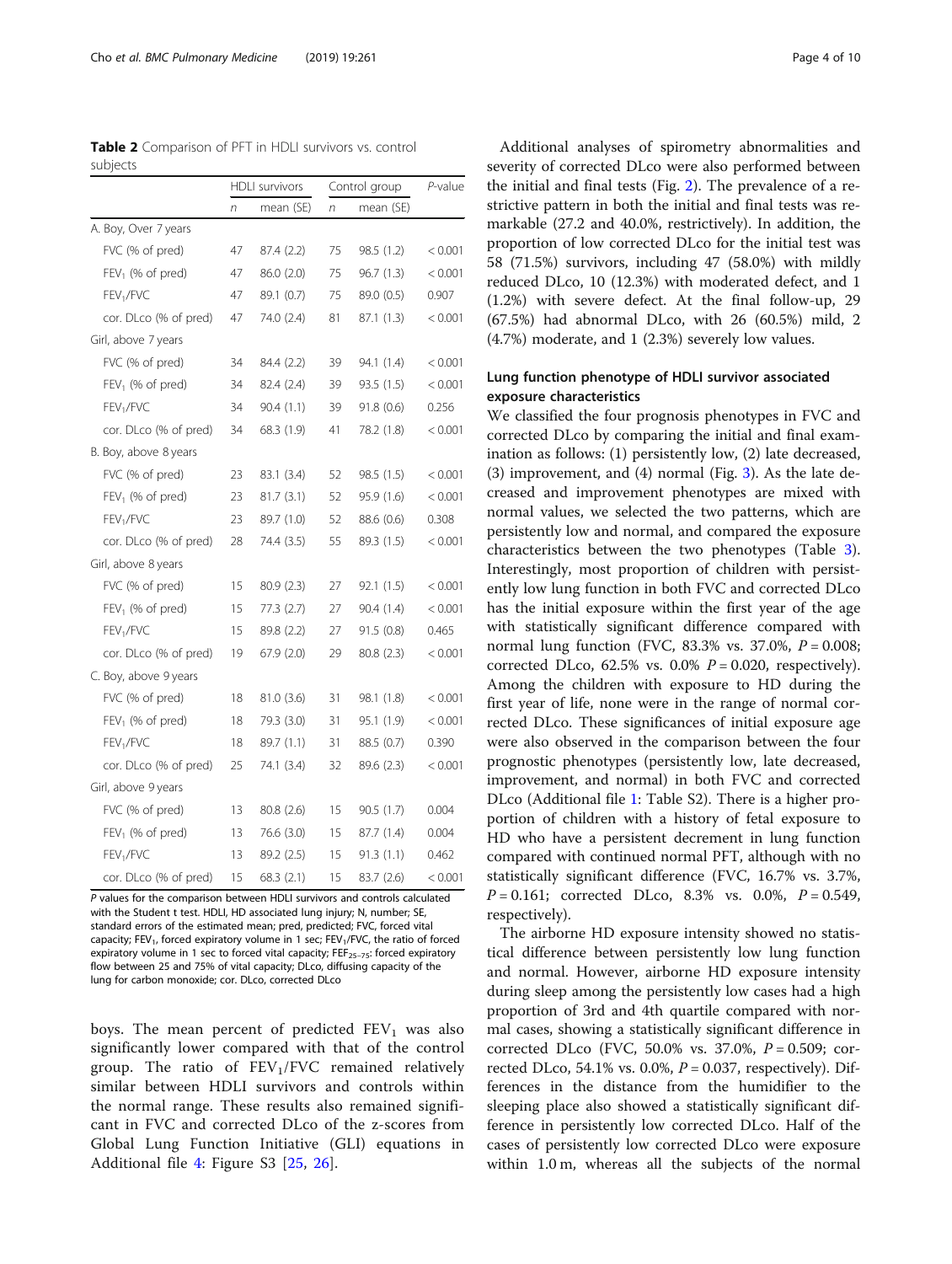<span id="page-4-0"></span>

corrected DLco were exposed to HD beyond 1.0 m. Neither HD type, total months, nor direction was associated with abnormal lung function during long-term followup. The Cox proportional hazards model for examining the association between age on initial exposure and lung function phenotype showed that exposure during the first year of life significantly increased the hazard ratio (HR) for persistently low corrected DLco [HR 1.030 (9[5](#page-8-0)% CI 1.001-1.060),  $P = 0.044$  (Additional file 5: Figure S4A), but was not associated with the HR for persistently low FVC (Additional file [5:](#page-8-0) Figure S4B).

#### Discussion

Lung function including FVC,  $FEV_1$ , DLco, and corrected DLco were markedly decreased in HDLI survivors compared with controls in the cross-sectional study. In the longitudinal assessment, FVC was found to be consistently low despite being within the normal range, and the corrected DLco was found to have no normalization over 80% with increasing age, although no apparent difference was seen in final growth between HDLI survivors and controls. Children with exposure within the first year of life have been associated with persistently low lung function, suggesting a critical period related to airborne chemicals. Notably, initial exposure age under 1

year increased the hazard risk of persistent decrement in corrected DLco adjusted for height and weight at DLco performance, HD type, and total months of use. These findings suggest that we may consider prolonged decrement in corrected DLco as a valuable marker of lung involvement in children with a history of HD exposure. Furthermore, persistent abnormalities with corrected DLco are also associated with higher intensity HD exposure during sleep and close distance between the bed and the humidifier. As most subjects were exposed during sleep, the difference in airborne disinfectant exposure intensity during sleep is believed to be significant.

To the best of our knowledge, this analysis is the first to address lung function impairment and the phenotypeassociated sensitive window in relation to HD inhalation exposure in children with a combination of case–control and cohort designs. In addition, we confirmed the first longitudinal lung impairment in children by chemical inhalants and may provide guidance on evaluating lung injury caused by chemical inhalation.

Many recent studies have reported that environmental exposure in early-life affects the long-term prognosis of respiratory disease during childhood [\[28](#page-9-0), [29](#page-9-0)]. Furthermore, identification of the critical exposure window can suggest more effective interventions for lung development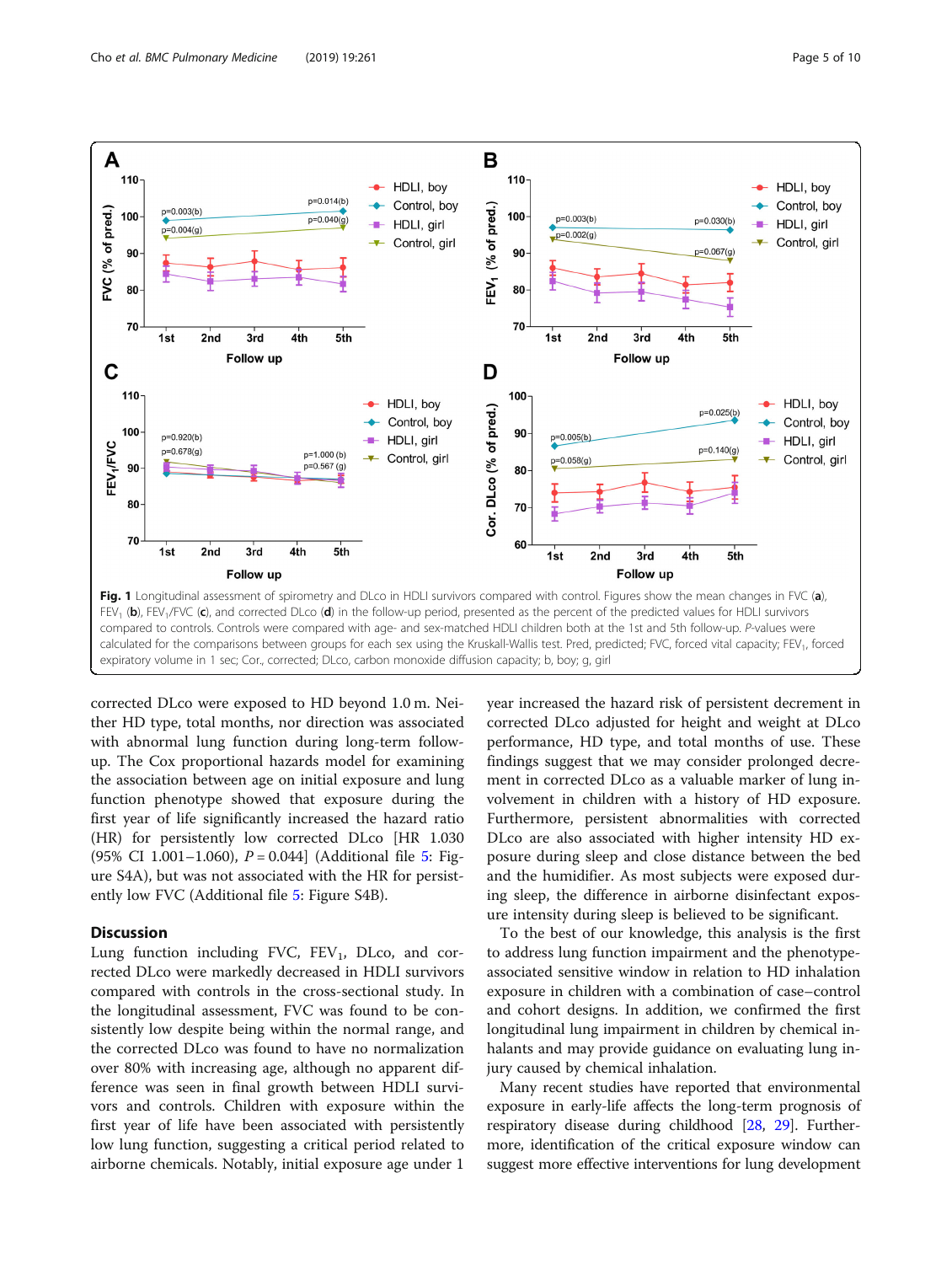<span id="page-5-0"></span>

during childhood [[30](#page-9-0)–[32\]](#page-9-0). The present study has addressed these concerns using the association between lung function and the use of household chemical disinfectant. This study highlights the need for further evaluation and continued follow-up of pulmonary function in children with chemical inhalation during the critical period, regardless of the duration following the exposure.

The mechanism by which HD exposure affects prolonged decrement in lung function, especially corrected DLco among children who are exposed within the first year of life, remains unknown. Possibilities include that HDs were dissolved in water and then dispersed into the air by the humidifier's aerosolizer, and the nano-sized particles allowed them to easily reach the distal airways causing lung injury. HDLI with pathologic findings such as bronchiolar destruction and obliteration, centrilobular alveolar damage, and remodeling by inflammatory may support the above-mentioned evidence [\[10](#page-9-0), [11](#page-9-0)]. Respiratory inhalational toxicants including irritant gases or sensitizers have also been investigated to cause acute inhalation injury by tissue asphyxiation including inhibition of mitochondrial electron transport and oxygen use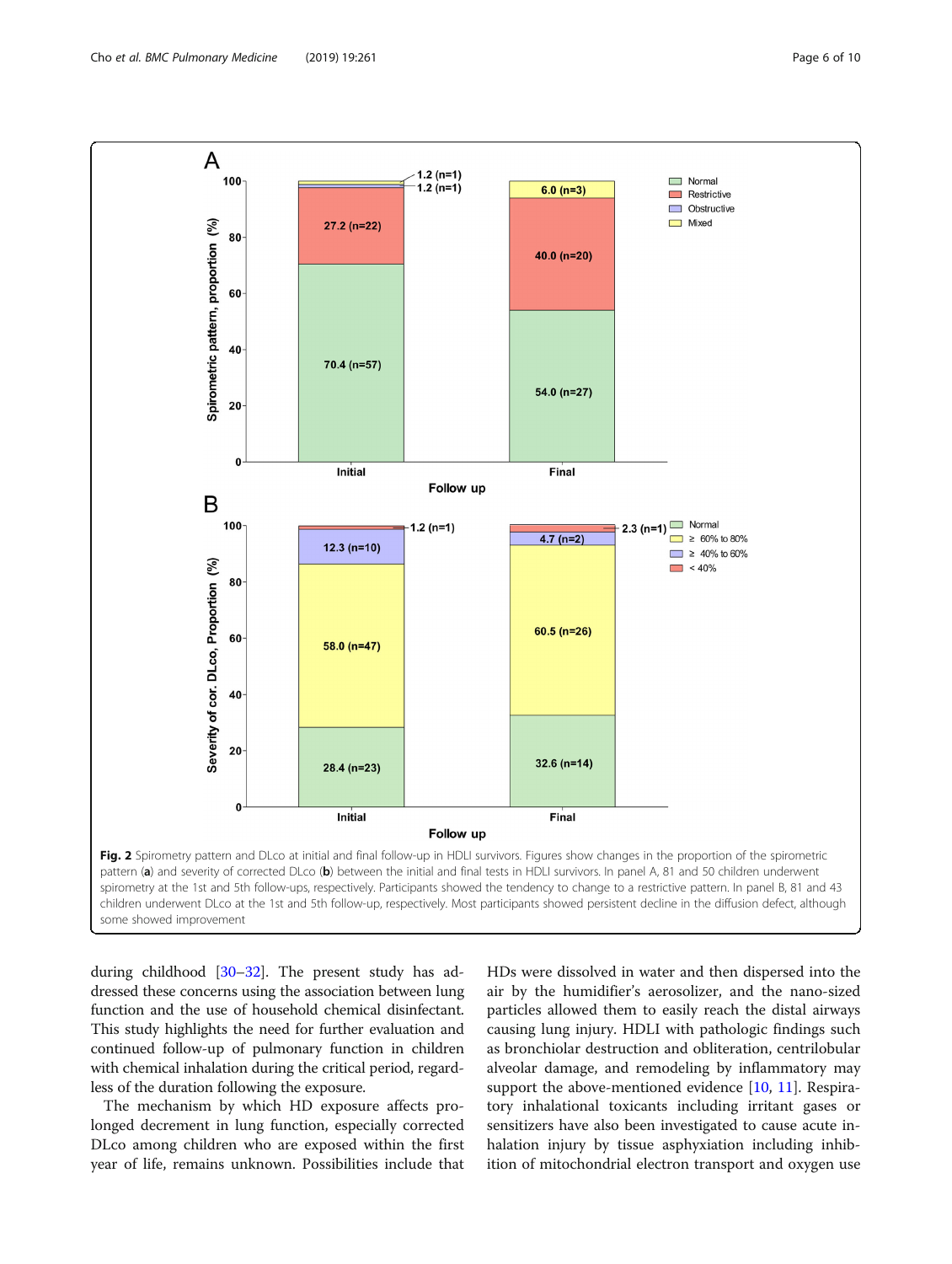<span id="page-6-0"></span>

or direct airway cellular injury [[33\]](#page-9-0). Additionally, in the first 2 years of life, the alveolar volume increases with age and somatic growth [[24\]](#page-9-0). High density and close exposure to HD during sleep within the first year of life causes accelerated lung injury and disruption of alveolar development, resulting in lower corrected DLco. As the bronchioles, alveolar ducts, and alveolus functionally mature at approximately 2 years of age, alterations in these tissues could result in inappropriate distal lung development, resulting in restrictive lung disease. An additional explanation of the association between lung function in children and HD exposure in the first year of life [[34](#page-9-0)] is that infants may spend more time at home and may be at a high risk because they take in more of the contaminant than adults relative to their body size,

and have particularly vulnerable physiologies, as the minute ventilation per pound in an infant is significantly greater than that of an adult [\[35\]](#page-9-0). Particularly, children breath 50% more air per kg of weight compared to adults, and their habits are conducive to greater exposures [[36](#page-9-0)]. As an infant's room is in a relatively confined space, and infants cannot change positions by themselves during sleep, this can result in considerable cumulative exposure during sleep and association between corrected DLco and HD exposure intensity during sleep than the usual HD exposure intensity in our study. These results are consistent with those of a previous report on impulse oscillometry abnormality in HD-exposed children [[37](#page-9-0)]. Further investigation is required to identify the pathophysiological mechanisms of this association.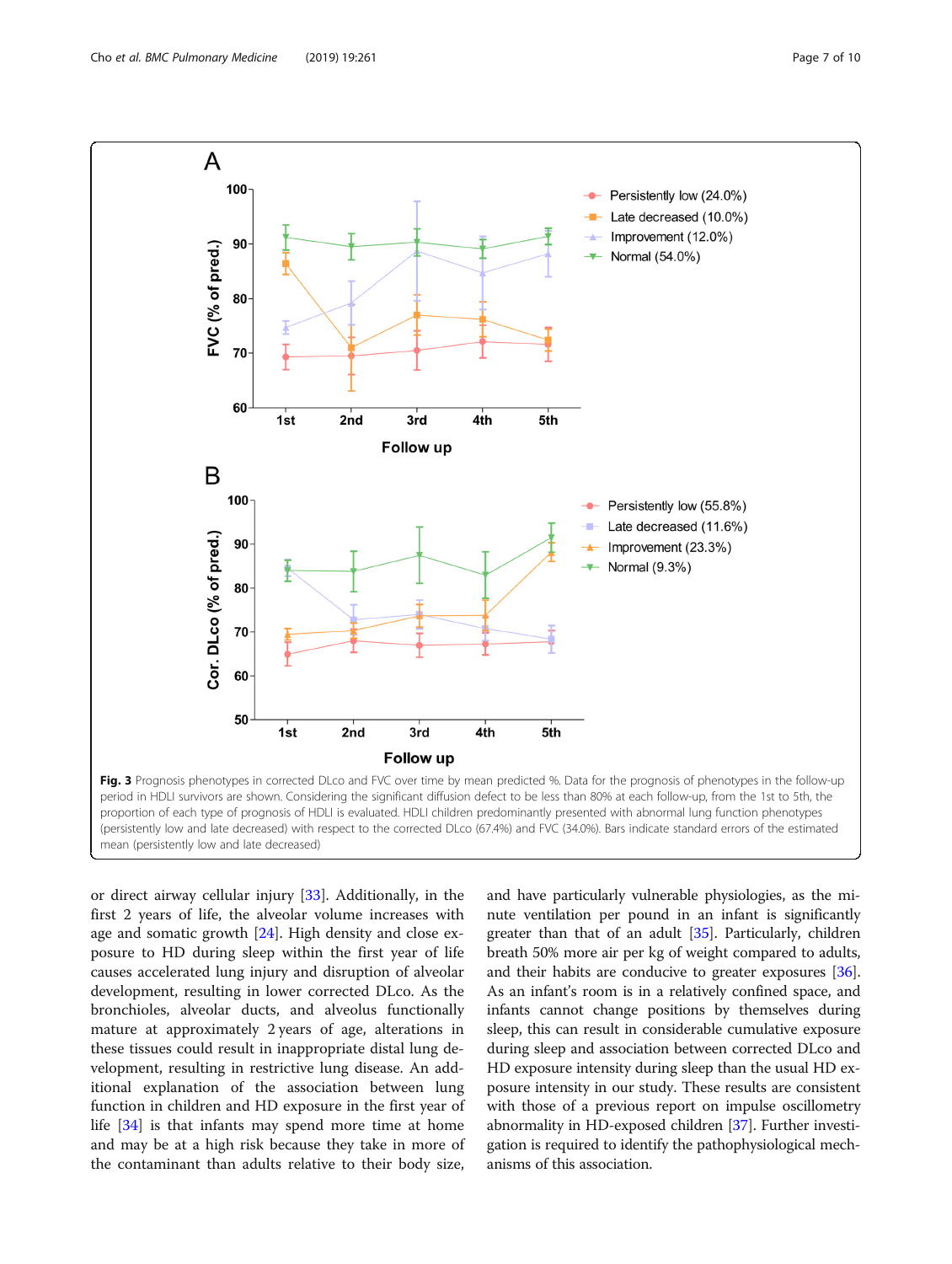|                                                                        | <b>FVC</b>                  |                      |         | Corrected DLco                |                     |         |  |
|------------------------------------------------------------------------|-----------------------------|----------------------|---------|-------------------------------|---------------------|---------|--|
|                                                                        | Persistently low $(n = 12)$ | Normal<br>$(n = 27)$ | p-value | Persistently low ( $n = 24$ ) | Normal<br>$(n = 4)$ | p-value |  |
| HD type (%)                                                            |                             |                      |         |                               |                     |         |  |
| PHMG, only use                                                         | 50.0                        | 51.9                 | 0.787   | 50.0                          | 25.0                | 0.353   |  |
| PGH, only use                                                          | 0.0                         | 3.7                  |         | $\mathbf 0$                   | $\mathbf 0$         |         |  |
| CMIT/MIT, only use                                                     | 0.0                         | 3.7                  |         | $\mathbf{0}$                  | $\mathbf 0$         |         |  |
| Mixed                                                                  | 50.0                        | 40.7                 |         | 50.0                          | 75.0                |         |  |
| <sup>a</sup> HD exposure intensity/weight at exposure (%)              |                             |                      |         |                               |                     |         |  |
| 1st quartile                                                           | 16.7                        | 33.3                 | 0.749   | 29.2                          | 25.0                | 0.564   |  |
| 2nd quartile                                                           | 33.3                        | 25.9                 |         | 20.8                          | 50.0                |         |  |
| 3rd quartile                                                           | 33.3                        | 29.6                 |         | 29.2                          | 25.0                |         |  |
| 4th quartile                                                           | 16.7                        | 11.1                 |         | 20.8                          | 0.0                 |         |  |
| <sup>a</sup> HD exposure intensity during sleep/weight at exposure (%) |                             |                      |         |                               |                     |         |  |
| 1st quartile                                                           | 25.0                        | 29.6                 | 0.509   | 33.3                          | 25.0                | 0.037   |  |
| 2nd quartile                                                           | 25.0                        | 33.3                 |         | 12.5                          | 75.0                |         |  |
| 3rd quartile                                                           | 25.0                        | 29.6                 |         | 33.3                          | 0.0                 |         |  |
| 4th quartile                                                           | 25.0                        | 7.4                  |         | 20.8                          | 0.0                 |         |  |
| Age on initial exposure (%)                                            |                             |                      |         |                               |                     |         |  |
| $<$ 12.0 months                                                        | 83.3                        | 37.0                 | 0.008   | 62.5                          | 0.0                 | 0.020   |  |
| $\geq$ 12.0 months                                                     | 16.7                        | 63.0                 |         | 37.5                          | 100.0               |         |  |
| Fetal exposure (%)                                                     | 16.7                        | 3.7                  | 0.161   | 8.3                           | 0.0                 | 0.549   |  |
| Total duration of use (month)                                          | 13.7                        | 15.9                 | 0.690   | 15.7                          | 22.9                | 0.466   |  |
| Distance between bed and HD (%)                                        |                             |                      |         |                               |                     |         |  |
| < 1.0 m                                                                | 50.0                        | 44.5                 | 0.748   | 54.2                          | 0.0                 | 0.044   |  |
| $\geq 1.0$ m                                                           | 50.0                        | 55.6                 |         | 45.8                          | 100.0               |         |  |
| Direction dispersed into room (%)                                      |                             |                      |         |                               |                     |         |  |
| Diagonal                                                               | 41.7                        | 44.4                 | 0.736   | 37.5                          | 25.0                | 0.459   |  |
| Forward                                                                | 33.3                        | 40.7                 |         | 41.7                          | 25.0                |         |  |
| Unknown                                                                | 25.0                        | 14.8                 |         | 20.8                          | 50.0                |         |  |
| Use of HD during sleep (%)                                             | 91.7                        | 100.0                | 0.129   | 95.8                          | 100.0               | 0.678   |  |

<span id="page-7-0"></span>Table 3 Comparison of exposure characteristics based on lung function phenotype in HDLI survivors

P values for the comparison between persistently low and normal calculated with the Chi-square or Student t-test, as appropriate, in FVC and corrected DLco. Airborne disinfectant intensity = [bulk level of disinfectant (μg/mL) × disinfectant volume (mL) × disinfectant frequency/day × room ventilation factor]/room volume (m<sup>3</sup>)/weight at exposure [\[23,](#page-9-0) [27](#page-9-0)]. FVC, forced vital capacity; DLco, diffusing capacity of the lung for carbon monoxide; N, number; HD, humidifier disinfectants; PHMG, polyhexamethyleneguanidine phosphate; PGH, poligoethoxyethyl-guanidinium chloride; CMIT/MIT, chloromethylisothiazol/methylisothiazol

Furthermore, a high proportion of children with a history of fetal exposure to HD showed persistent decrement in lung function, although without statistical significance, due to the small sample size. The placenta plays a role in exchanging foreign molecules between the maternal and fetal circulations, suggesting that HD may cause developmental toxicity in the fetuses [\[38\]](#page-9-0). Future studies are required to investigate whether HD chemicals cross the placenta and accumulate in the fetal tissues.

To date, no longitudinal research on DLco in children has investigated the pathophysiology of chemical airborne lung injury. DLco is an outcome of particular interest, as exposure related lung function in asymptomatic children

without a chronic respiratory disease because exposure to respiratory irritants is known to cause small airway disease and affect transfer capability [\[39\]](#page-9-0). Impairment recovery of corrected DLco in HD-exposed children, and association between exposure characteristics and the corrected DLco outcome in our study may support the above-mentioned evidence. These findings suggest that the corrected DLco seems to be more sensitive for detecting lung damage as one of the alternative biomarkers of children with HDLI and as a long-lasting indicator in lung injury after exposure to HD in children. As approximately 30% of young Korean children were exposed to HD, although without any obvious clinical or radiologic findings, this reflects the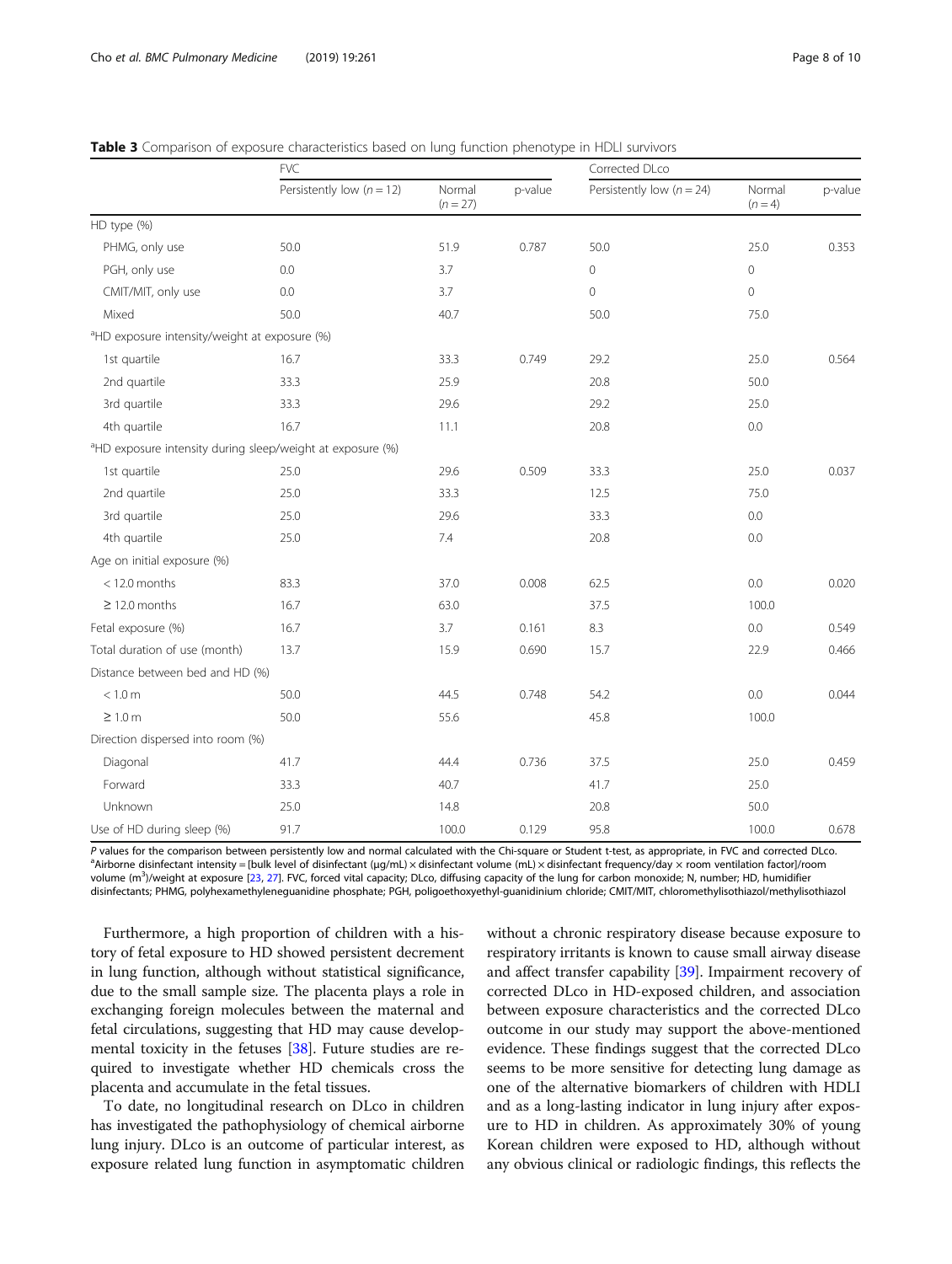<span id="page-8-0"></span>importance of corrected DLco in the detection of latent respiratory effects in children [\[40\]](#page-9-0). The measurement of DLco in children is under investigation, with no generally available apparatus, and we may be unable to detect potential lung damage in many children. Therefore, in cases of absence of risk factors (including chronic respiratory disease), other than the exposure to HD in early-life, the persistent decrement in corrected DLco in Korean school children may imply an adverse impact of HD exposure on the lung function.

The strengths of the present study are that this is a well-characterized, relatively large HDLI cohort study. The PFT result was also provided by highly skilled leaders using a fixed standard operating procedure in a pediatric pulmonology laboratory. Second, the study participants are purely control subjects, in which there was no exposure to HD compared other studies about exposure to air pollution and other household chemicals. Furthermore, as a lower prevalence of chronic respiratory conditions, including smoking history, was reported in children than in adults, HDLI survivors were considered to be a pure disease group. Therefore, we may suggest adequate data to make conclusions about the HD exposure-lung function relationship.

We are aware that this study has limitations. First, we did not perform spirometry in the event because of too young children and severely affected patients (expired or not performed), and thus we cannot determine whether for some patients there was an even more severe immediate decrease in lung function and subsequent incomplete recovery. This may have resulted in a weaker exposure-response relationship. Second, there could be a risk of recall bias because most characteristics on disinfectant use were obtained from a direct questionnaire given to the study subjects. However, it is fairly reliable, considering that previous studies have already reported HDLI characteristics using this exposure data [[15,](#page-9-0) [23](#page-9-0)]. Third, we could not explore the effects of exposure from adolescence to young adulthood, and the long-term clinical significance with respect to lung function is still unknown. Considering the lung growth prognosis of children exposed to HD, a longer follow-up is required to investigate whether children with HDLI with an early exposure will catch up in lung growth to peak lung function in adolescence and adulthood or will continue to have a decline in lung function [[41\]](#page-9-0).

#### Conclusions

In conclusion, HD inhalation exposure within the first year of life may constitute a risk to respiratory health not only in terms of HDLI, but also as a long-term impact resulting in decreased lung function in children. Although the disease-specific biomarkers remain unclear, periodic evaluation of the children using PFTs will

provide a unique opportunity to follow disease progression and to identify alternative diagnostic markers for children with HDLI.

#### Supplementary information

Supplementary information accompanies this paper at [https://doi.org/10.](https://doi.org/10.1186/s12890-019-1028-y) [1186/s12890-019-1028-y](https://doi.org/10.1186/s12890-019-1028-y).

Additional file 1: Table S1. Chemical airborne exposure-related lung function. **Table S2.** Comparison of characteristics and exposure index based on 4 lung function phenotype (FVC (A) and corrected DLco (B)) in HDLI survivors.

Additional file 2: Figure S1. HDLI patients and control enrollment flow diagram.

Additional file 3: Figure S2. Longitudinal assessment of age and height.

Additional file 4: Figure S3. Longitudinal assessment in HDLI vs. control subjects for z-score.

Additional file 5: Figure S4. Cox proportional hazard regression model showing the effect of exposure periods on persistently low corrected DLco.

#### **Abbreviations**

chILD: Childhood interstitial lung disease; DLco: Diffusing capacity of the lung for carbon monoxide;  $FEV_1$ : Forced expiratory volume in 1 s;  $FEV_1/$ FVC: The ratio of forced expiratory volume in 1 sec to forced vital capacity; FVC: Forced vital capacity; HD: Humidifier disinfectants; HDLI: Humidifier disinfectant associated lung injury; PFT: Pulmonary function test

#### Acknowledgements

Not applicable.

#### Financial disclosure

The authors have indicated that they have no financial relationships relevant to this article to disclose.

#### Authors' contributions

H-JC, SYL, DP, and SJH had full access to all the data in the study and take responsibility for the integrity of the data and the accuracy of the data analysis. H-JC drafted the manuscript. S-HR, JY, and EL provided study materials, laboratory samples, and instrumentation. SJ and S-IY developed and designed the methodology. All authors gave final approval to the manuscript.

#### Funding

This study was supported by the Korea Ministry of Environment (MOE) as "the Environmental Health Action Program" (2016001360006), and the Environmental Health Center for Hazardous Chemical Exposure funded by Ministry of Environment Republic of Korea (2019). The funding sponsors had no role in the design of the study, in the collection, analyses, or interpretation of data, in the writing of the manuscript, or in the decision to publish the results.

#### Availability of data and materials

The datasets used and/or analyzed during the current study are available from the corresponding author on reasonable request.

#### Ethics approval and consent to participate

The study was approved by the Institutional Review Board of the Asan Medical Center (approval number: 2015–0510). Written informed consent was obtained from parents or guardians of all participants.

#### Consent for publication

Not applicable.

#### Competing interests

The authors declare that they have no competing interests.